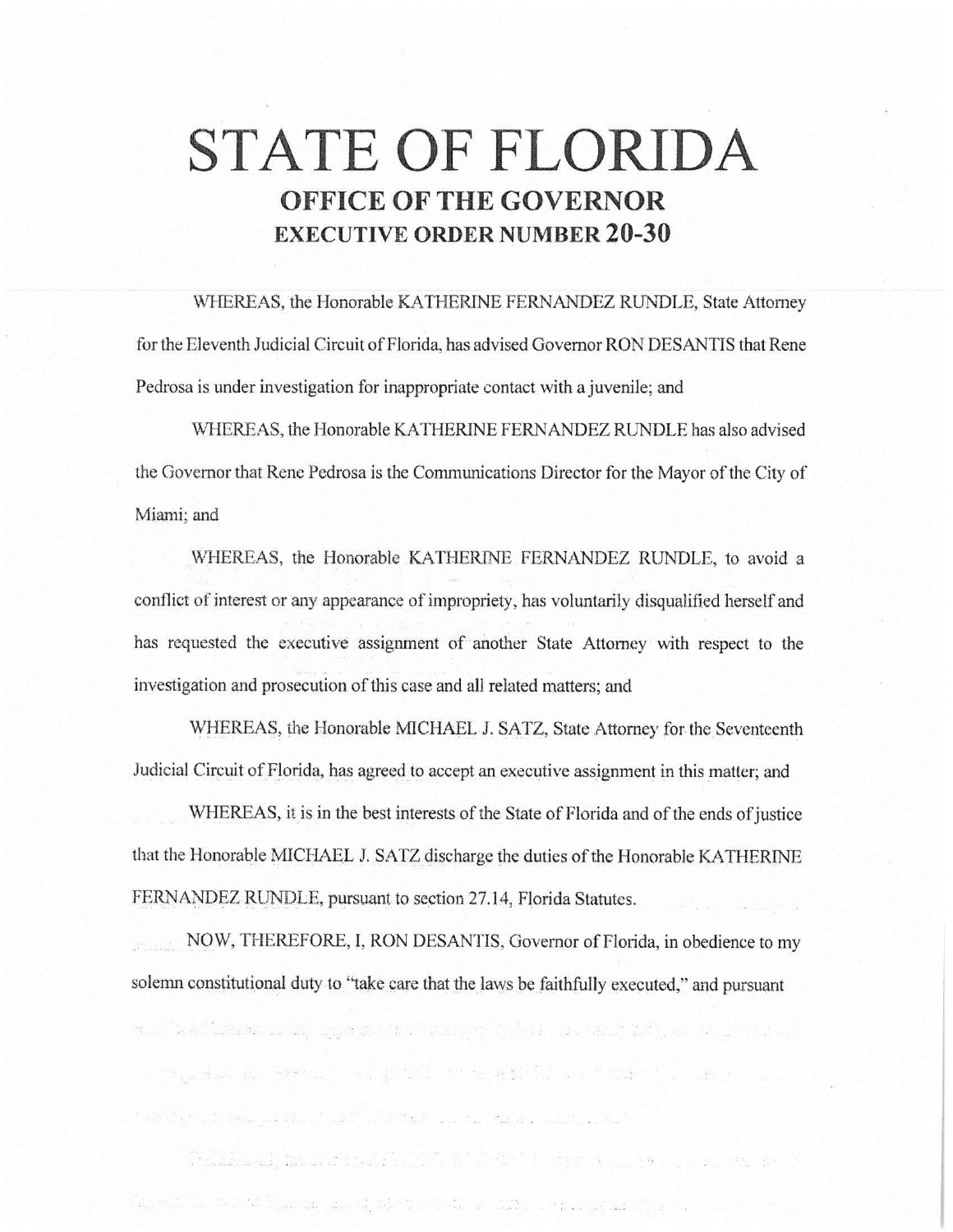to the Constitution and laws of the State of Florida, issue the following Executive Order, effective immediately:

#### Section 1.

The Honorable MICHAEL J. SATZ, State Attorney for the Seventeenth Judicial Circuit of Florida, referred to as the "Assigned State Attorney," is assigned to discharge the duties of the Honorable KATHERINE FERNANDEZ RUNDLE, State Attorney for the Eleventh Judicial Circuit of Florida, as they relate to the investigation, prosecution, and all matters related to Rene Pedrosa.

### Section 2.

The Assigned State Attorney or one or more Assistant State Attorneys and Investigators, who have been designated by the Assigned State Attorney, shall proceed immediately to the Eleventh Judicial Circuit of Florida, and are vested with the authority to perform the duties prescribed herein.

#### Section 3.

All residents of the Eleventh Judicial Circuit are requested, and all public officials are directed, to cooperate and render whatever assistance is necessary to the Assigned State Attorney, so that justice may be served.

## Section 4.

经国际公司 医中心性 医心室

The period of this Executive Assignment shall be for one (1) year, to and including February 11, 2021.

ment was applied to the country of the company of the country of the company of the company of the company of

Material and a strip and sales products of the continuation of the sales and the first

ing a bag, a ga faith a south for any factor and a south all bring and the